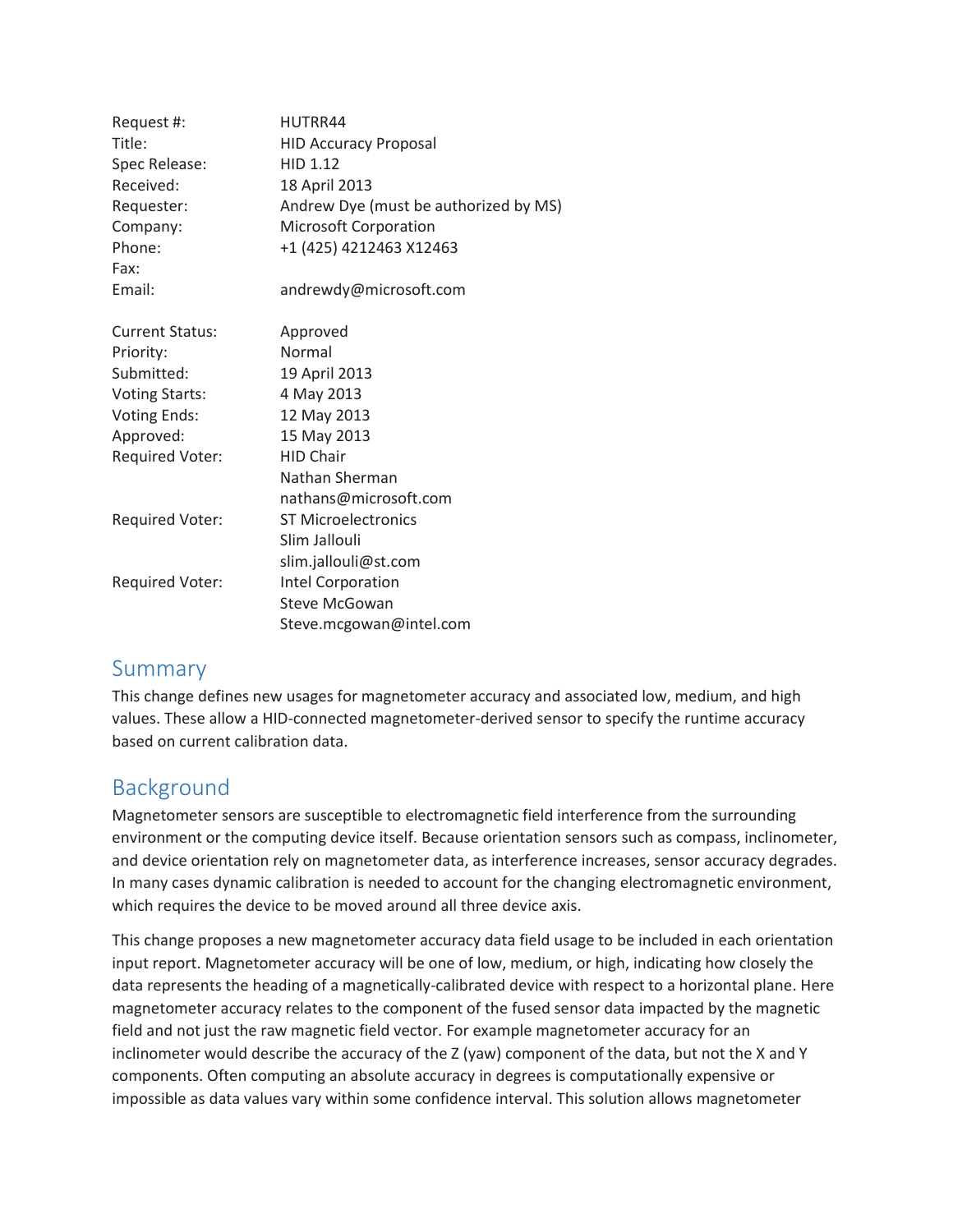accuracy to be specified at a reasonable granularity: low, medium, and high. This proposal will only define the relative meaning of each of these values; an explicit definition is left to the implementation.

With this new usage, the consumer of the data is responsible for determining minimum acceptable accuracy and taking the appropriate action. There is no event defined indicating calibration is needed or complete, and there is no means to instruct the sensor to enter a special calibration mode. It is expected that the magnetometer accuracy value will change in successive data reports as calibration changes.

# Proposal

### Definitions

Add the following to section 1.0, table 1, page 15:

| <b>Usage ID</b> | <b>Usage Name</b>                 | <b>Usage Type</b> |
|-----------------|-----------------------------------|-------------------|
| 0488            | Data Field: Magnetometer Accuracy | <b>NAry</b>       |
| <b>08E0</b>     | Magnetometer Accuracy: Low        | Sel               |
| 08E1            | Magnetometer Accuracy: Medium     | Sel               |
| 08E2            | Magnetometer Accuracy: High       | Sel               |

Remove the following from section 1.0, table 1, page 15:

• Omit 0488 from the reserved range Data Field: Orientation Reserved

Add the following to section 1.13, page 38:

| Magnetometer<br>Accuracy | NAry – indicates accuracy of the sensor data component impacted by the<br>magnetic field                                                                                                                                         |  |  |  |  |
|--------------------------|----------------------------------------------------------------------------------------------------------------------------------------------------------------------------------------------------------------------------------|--|--|--|--|
|                          | Sel – Low. Sensor is providing a low level of magnetometer accuracy. It<br>$\bullet$<br>should be calibrated for reliable data.                                                                                                  |  |  |  |  |
|                          | Sel - Medium. Sensor is providing a medium level of magnetometer<br>$\bullet$<br>accuracy and may benefit from additional calibration data.<br>Sel - High. Sensor is fully calibrated and providing a high level of<br>$\bullet$ |  |  |  |  |
|                          | magnetometer accuracy.                                                                                                                                                                                                           |  |  |  |  |

Add the following to section 2.1, page 47

Define Magnetometer Accuracy in the Glossary:

| Magnetometer | How closely an orientation sensor's data fields represent the heading of a |
|--------------|----------------------------------------------------------------------------|
| Accuracy     | magnetically-calibrated device with respect to a horizontal plane.         |
|              | Magnetometer accuracy relates to the component of the fused sensor data    |
|              | impacted by the magnetic field and not just the raw magnetic field vector. |

### Add the following to section 4.1, page 75

|  |  |                                                      | #define HID USAGE SENSOR DATA ORIENTATION MAGNETOMETER ACCURACY     |  | 0x0A, 0x88, 0x04 // NAry                                                                     |  |
|--|--|------------------------------------------------------|---------------------------------------------------------------------|--|----------------------------------------------------------------------------------------------|--|
|  |  | // begin orientation magnetometer accuracy selectors |                                                                     |  |                                                                                              |  |
|  |  |                                                      | #define HID USAGE SENSOR DATA ORIENTATION MAGNETOMETER ACCURACY LOW |  | 0x0A,0xE0,0x08 // Sel                                                                        |  |
|  |  |                                                      |                                                                     |  | #define HID USAGE SENSOR DATA ORIENTATION MAGNETOMETER ACCURACY MEDIUM 0x0A,0xE1,0x08 // Sel |  |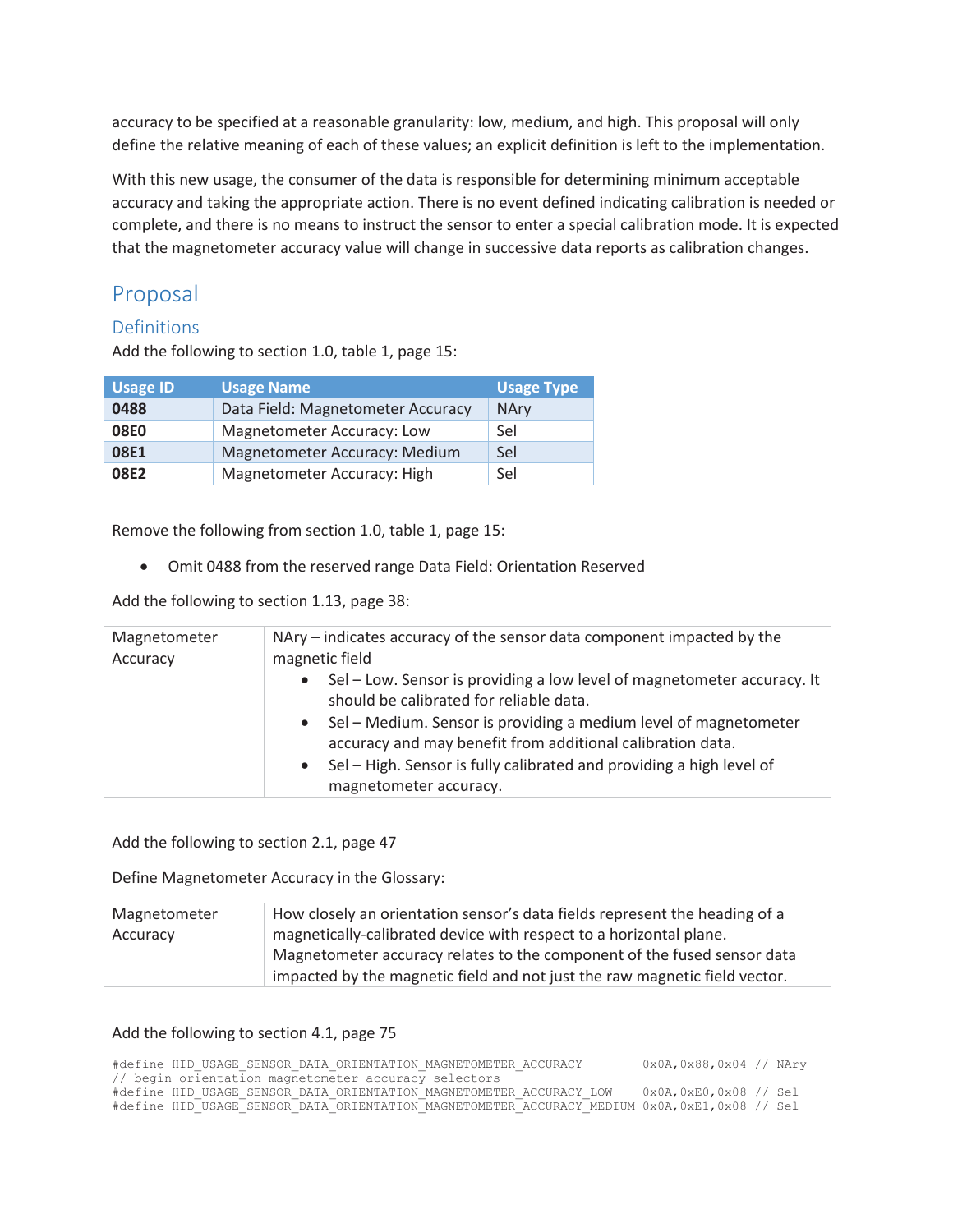#### Report Descriptor Reference

Add the following to section 4.3.18, page 137-140. Changes in red.

```
// 1D Compass, like a "traditional" Boy Scouts compass 
const unsigned char comp1 report descriptor[] = {
    HID_USAGE_PAGE_SENSOR,
    HID_USAGE_SENSOR_TYPE_ORIENTATION_COMPASS_1D,
    HID COLLECTION(Physical),
     //feature reports (xmit/receive) 
     ... 
     //input reports (transmit) 
    HID_USAGE_PAGE_SENSOR,
     HID_USAGE_SENSOR_STATE, 
    HID LOGICAL MIN 8(0),
    HID LOGICAL MAX 8(6),
    HID_REPORT_SIZE(8),
    HID_REPORT_COUNT(1),
    HID_COLLECTION(Logical),
        HID_USAGE_SENSOR_STATE_UNKNOWN,
         HID_USAGE_SENSOR_STATE_READY, 
        HID_USAGE_SENSOR_STATE_NOT_AVAILABLE,
         HID_USAGE_SENSOR_STATE_NO_DATA, 
         HID_USAGE_SENSOR_STATE_INITIALIZING, 
        HID_USAGE_SENSOR_STATE_ACCESS_DENIED,
        HID_USAGE_SENSOR_STATE_ERROR,
        HID_INPUT(Const Arr Abs),
    HID_END_COLLECTION,
     HID_USAGE_SENSOR_EVENT, 
    HID LOGICAL MIN 8(0),
    HID LOGICAL MAX 8(16),
    HID_REPORT_SIZE(8),
    HID_REPORT_COUNT(1),
    HID_COLLECTION(Logical),
         HID_USAGE_SENSOR_EVENT_UNKNOWN, 
         HID_USAGE_SENSOR_EVENT_STATE_CHANGED, 
        HID_USAGE_SENSOR_EVENT_PROPERTY_CHANGED,
        HID_USAGE_SENSOR_EVENT_DATA_UPDATED,
        HID_USAGE_SENSOR_EVENT_POLL_RESPONSE,
        HID_USAGE_SENSOR_EVENT_CHANGE_SENSITIVITY,
        HID_USAGE_SENSOR_EVENT_MAX_REACHED,
        HID_USAGE_SENSOR_EVENT_MIN_REACHED,
         HID_USAGE_SENSOR_EVENT_HIGH_THRESHOLD_CROSS_UPWARD, 
        HID_USAGE_SENSOR_EVENT_HIGH_THRESHOLD_CROSS_DOWNWARD,
        HID USAGE SENSOR EVENT LOW THRESHOLD CROSS UPWARD,
        HID_USAGE_SENSOR_EVENT_LOW_THRESHOLD_CROSS_DOWNWARD,
        HID_USAGE_SENSOR_EVENT_ZERO_THRESHOLD_CROSS_UPWARD,
         HID_USAGE_SENSOR_EVENT_ZERO_THRESHOLD_CROSS_DOWNWARD, 
        HID_USAGE_SENSOR_EVENT_PERIOD_EXCEEDED,
        HID_USAGE_SENSOR_EVENT_FREQUENCY_EXCEEDED,
         HID_USAGE_SENSOR_EVENT_COMPLEX_TRIGGER, 
        HID_INPUT(Const_Arr_Abs),
```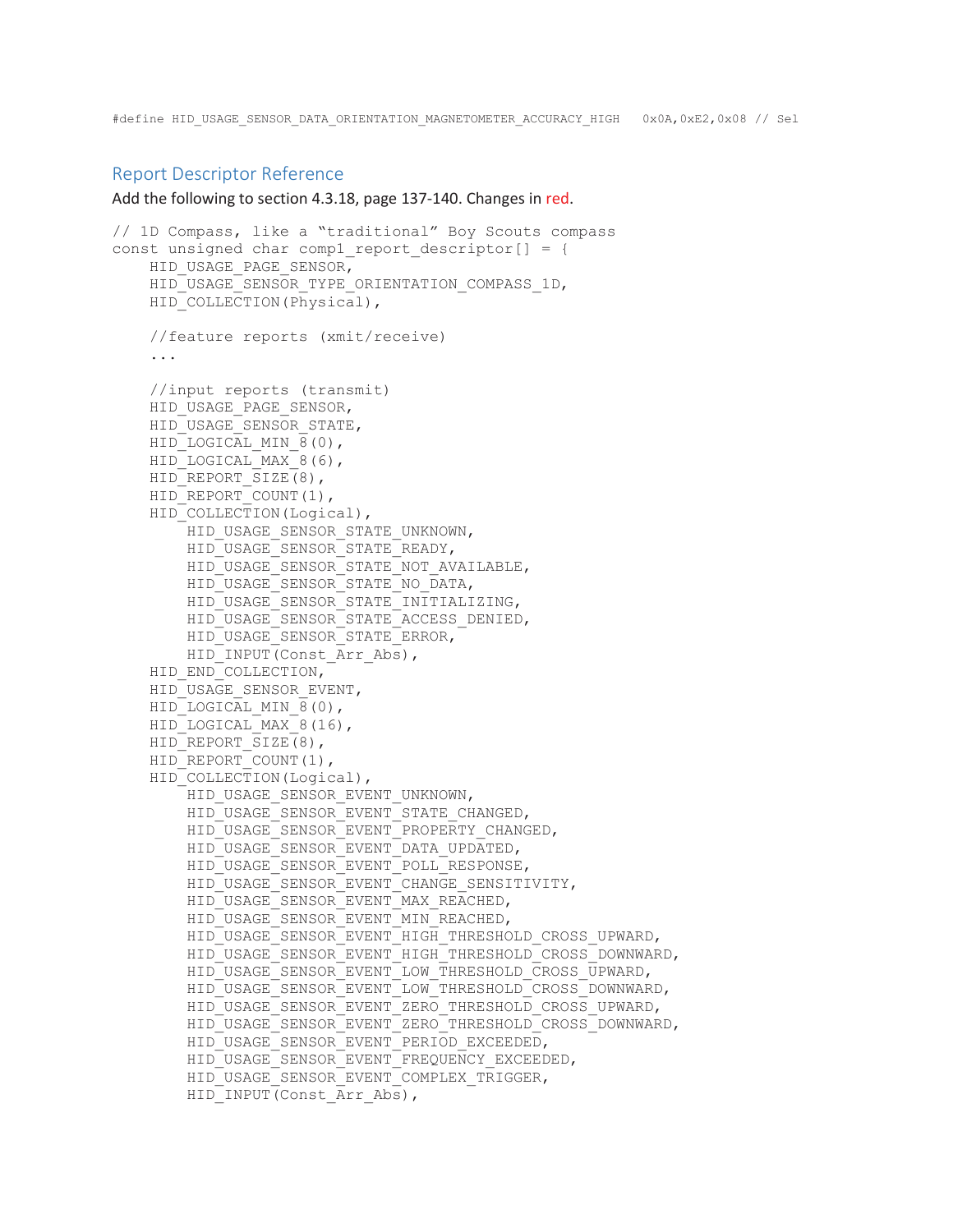```
HID_END_COLLECTION,
    HID_USAGE_SENSOR_DATA_ORIENTATION_HEADING_MAGNETIC_NORTH,
    HID LOGICAL MIN 16(0x01,0x80), // LOGICAL MINIMUM (-32767)
     HID_LOGICAL_MAX_16(0xFF,0x7F), // LOGICAL_MAXIMUM (32767) 
    HID_REPORT_SIZE(16),
    HID_REPORT_COUNT(1),
    HID_USAGE_SENSOR_UNITS_DEGREES,
    HID UNIT EXPONENT(0x0F), // scale default unit to provide 1 digit past
decimal point 
    HID_INPUT(Const_Var_Abs),
    HID_USAGE_SENSOR_DATA_ORIENTATION_MAGNETOMETER_ACCURACY,
    HID LOGICAL MIN 8(0),
    HID LOGICAL MAX 8(2),
    HID_REPORT_SIZE(8),
    HID_REPORT_COUNT(1),
    HID COLLECTION(Logical),
        HID_USAGE_SENSOR_DATA_ORIENTATION_MAGNETOMETER_ACCURACY_LOW,
        HID_USAGE_SENSOR_DATA_ORIENTATION_MAGNETOMETER_ACCURACY_MEDIUM,
        HID_USAGE_SENSOR_DATA_ORIENTATION_MAGNETOMETER_ACCURACY_HIGH,
        HID_INPUT(Data_Arr_Abs),
    HID_END_COLLECTION,
   HID END COLLECTION
}; 
// 3D Compass, a 3-axis flux magnetometer 
const unsigned char comp3 report descriptor[] = {
     HID_USAGE_PAGE_SENSOR, 
    HID_USAGE_SENSOR_TYPE_ORIENTATION_COMPASS_3D,
    HID COLLECTION(Physical),
     //feature reports (xmit/receive) 
     ... 
     //input reports (transmit) 
    HID_USAGE_PAGE_SENSOR,
    HID_USAGE_SENSOR_STATE,
    HID LOGICAL MIN 8(0),
    HID_LOGICAL_MAX_8(6),
    HID_REPORT_SIZE(8),
    HID_REPORT_COUNT(1),
    HID COLLECTION(Logical),
        HID_USAGE_SENSOR_STATE_UNKNOWN,
        HID_USAGE_SENSOR_STATE_READY,
        HID_USAGE_SENSOR_STATE_NOT_AVAILABLE,
        HID_USAGE_SENSOR_STATE_NO_DATA,
        HID_USAGE_SENSOR_STATE_INITIALIZING,
        HID_USAGE_SENSOR_STATE_ACCESS_DENIED,
         HID_USAGE_SENSOR_STATE_ERROR, 
        HID_INPUT(Const Arr Abs),
    HID_END_COLLECTION,
     HID_USAGE_SENSOR_EVENT, 
    HID LOGICAL MIN 8(0),
    HID LOGICAL MAX 8(16),
    HID_REPORT_SIZE(8),
    HID_REPORT_COUNT(1),
    HID_COLLECTION(Logical),
```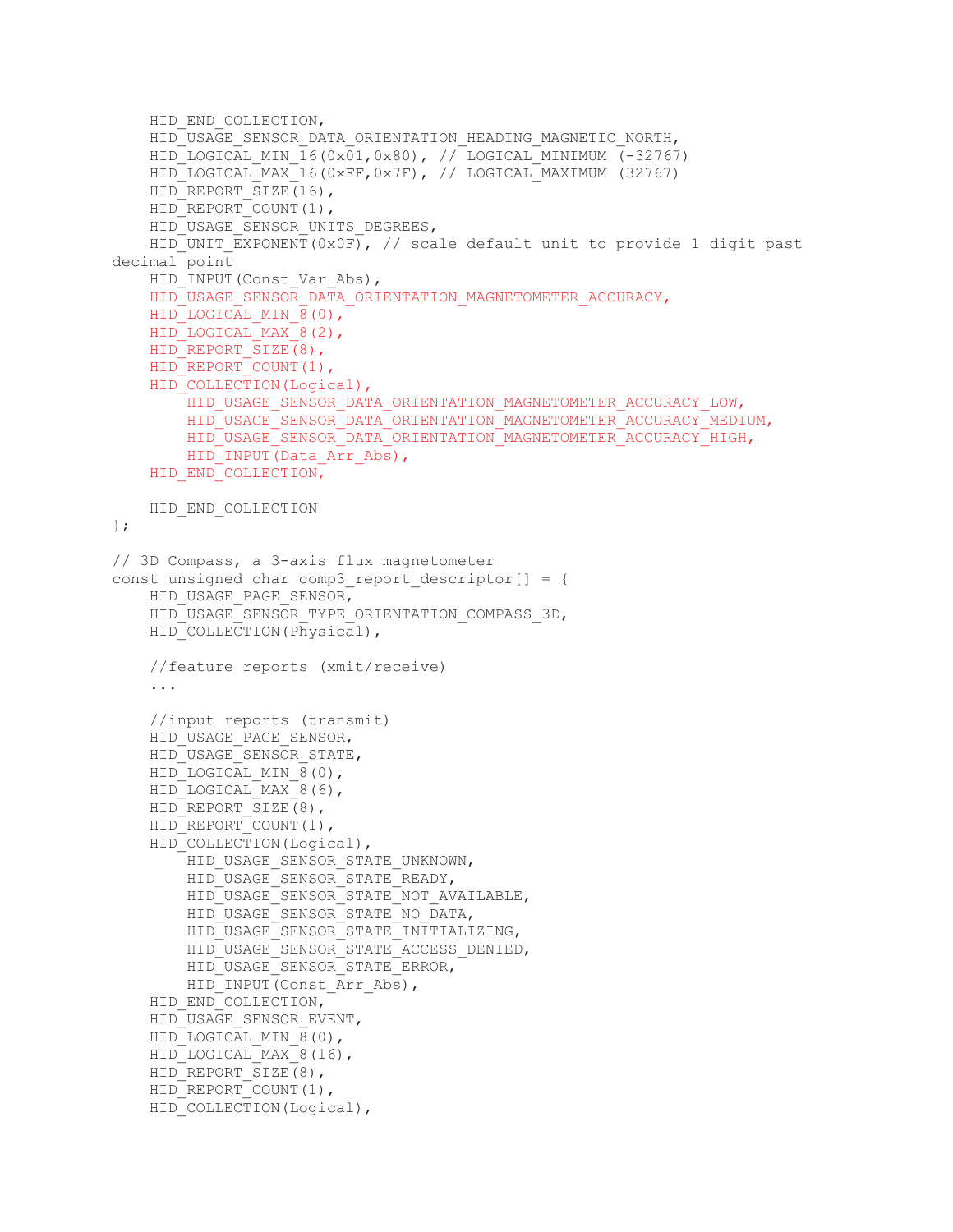```
HID_USAGE_SENSOR_EVENT_UNKNOWN,
        HID_USAGE_SENSOR_EVENT_STATE_CHANGED,
        HID_USAGE_SENSOR_EVENT_PROPERTY_CHANGED,
        HID_USAGE_SENSOR_EVENT_DATA_UPDATED,
        HID_USAGE_SENSOR_EVENT_POLL_RESPONSE,
        HID_USAGE_SENSOR_EVENT_CHANGE_SENSITIVITY,
        HID_USAGE_SENSOR_EVENT_MAX_REACHED,
        HID_USAGE_SENSOR_EVENT_MIN_REACHED,
        HID_USAGE_SENSOR_EVENT_HIGH_THRESHOLD_CROSS_UPWARD,
         HID_USAGE_SENSOR_EVENT_HIGH_THRESHOLD_CROSS_DOWNWARD, 
         HID_USAGE_SENSOR_EVENT_LOW_THRESHOLD_CROSS_UPWARD, 
         HID_USAGE_SENSOR_EVENT_LOW_THRESHOLD_CROSS_DOWNWARD, 
         HID_USAGE_SENSOR_EVENT_ZERO_THRESHOLD_CROSS_UPWARD, 
         HID_USAGE_SENSOR_EVENT_ZERO_THRESHOLD_CROSS_DOWNWARD, 
        HID_USAGE_SENSOR_EVENT_PERIOD_EXCEEDED,
        HID_USAGE_SENSOR_EVENT_FREQUENCY_EXCEEDED,
        HID_USAGE_SENSOR_EVENT_COMPLEX_TRIGGER,
        HID_INPUT(Const_Arr_Abs),
    HID_END_COLLECTION,
    HID_USAGE_SENSOR_DATA_ORIENTATION_MAGNETIC_FLUX_X,
    HID LOGICAL MIN 16(0x01,0x80), // LOGICAL MINIMUM (-32767)
     HID_LOGICAL_MAX_16(0xFF,0x7F), // LOGICAL_MAXIMUM (32767) 
    HID_REPORT_SIZE(16),
    HID_REPORT_COUNT(1),
    HID_USAGE_SENSOR_UNITS_GAUSS,
    HID UNIT EXPONENT(0x0D), // scale default unit to "milliGauss"; provide 3
digits past decimal point 
    HID_INPUT(Const_Var_Abs),
    HID_USAGE_SENSOR_DATA_ORIENTATION_MAGNETIC_FLUX_Y,
     HID_LOGICAL_MIN_16(0x01,0x80), // LOGICAL_MINIMUM (-32767) 
    HID LOGICAL MAX 16(0xFF,0x7F), // LOGICAL MAXIMUM (32767)
    HID_REPORT_SIZE(16),
    HID_REPORT_COUNT(1),
    HID_USAGE_SENSOR_UNITS_GAUSS,
    HID UNIT EXPONENT(0x0D), // scale default unit to "milliGauss"; provide 3
digits past decimal point 
    HID_INPUT(Const_Var_Abs),
    HID_USAGE_SENSOR_DATA_ORIENTATION_MAGNETIC_FLUX_Z,
    HID LOGICAL MIN \overline{16(0x01,0x80)}, // LOGICAL MINIMUM (-32767)
    HID LOGICAL MAX 16(0xFF,0x7F), // LOGICAL MAXIMUM (32767)
    HID_REPORT_SIZE(16),
    HID_REPORT_COUNT(1),
    HID_USAGE_SENSOR_UNITS_GAUSS,
    HID UNIT EXPONENT(0x0D), // scale default unit to "milliGauss"; provide 3
digits past decimal point 
    HID_INPUT(Const_Var_Abs),
    HID_USAGE_SENSOR_DATA_ORIENTATION_COMPENSATED_MAGNETIC_NORTH,
    HID LOGICAL MIN 16(0x01,0x80), // LOGICAL MINIMUM (-32767)
     HID_LOGICAL_MAX_16(0xFF,0x7F), // LOGICAL_MAXIMUM (32767) 
    HID_REPORT SIZE(16),
    HID_REPORT_COUNT(1),
    HID_USAGE_SENSOR_UNITS_DEGREES,
    HID UNIT EXPONENT(0x0F), // scale default unit to provide 1 digit past
decimal point 
    HID_INPUT(Const_Var_Abs),
    HID_USAGE_SENSOR_DATA_ORIENTATION_COMPENSATED_TRUE_NORTH,
    HID LOGICAL MIN \overline{16}(0x\overline{01},0x80), // LOGICAL MINIMUM (-32767)
```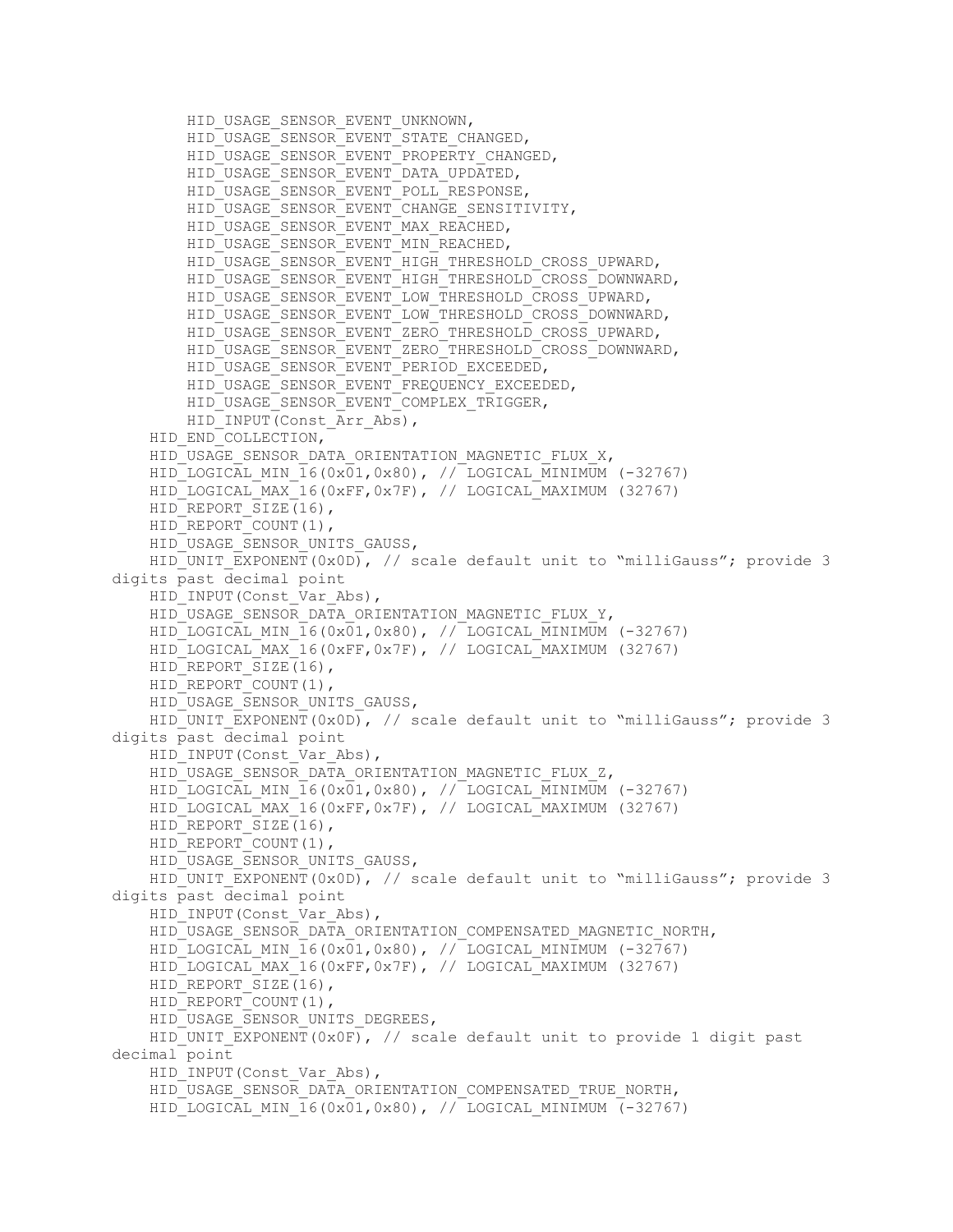```
HID LOGICAL MAX 16(0xFF,0x7F), // LOGICAL MAXIMUM (32767)
    HID_REPORT_SIZE(16),
    HID_REPORT_COUNT(1),
    HID_USAGE_SENSOR_UNITS_DEGREES,
    HID UNIT EXPONENT(0x0F), // scale default unit to provide 1 digit past
decimal point 
    HID_INPUT(Const_Var_Abs),
    HID_USAGE_SENSOR_DATA_ORIENTATION_MAGNETIC_NORTH,
    HID-LOGICAL MIN \overline{16}(0x\overline{01},0x80), // LOGICAL MINIMUM (-32767)
     HID_LOGICAL_MAX_16(0xFF,0x7F), // LOGICAL_MAXIMUM (32767) 
    HID_REPORT_SIZE(16),
    HID_REPORT_COUNT(1),
    HID_USAGE_SENSOR_UNITS_DEGREES,
    HID UNIT EXPONENT(0x0F), // scale default unit to provide 1 digit past
decimal point 
    HID_INPUT(Const_Var_Abs),
    HID_USAGE_SENSOR_DATA_ORIENTATION_TRUE_NORTH,
    HID LOGICAL MIN 16(0x01,0x80), // LOGICAL MINIMUM (-32767)
    HID LOGICAL MAX<sup>16</sup>(0xFF,0x7F), // LOGICAL<sup>_</sup>MAXIMUM (32767)
    HID_REPORT_SIZE(16),
    HID_REPORT_COUNT(1),
    HID_USAGE_SENSOR_UNITS_DEGREES,
    HID UNIT EXPONENT(0x0F), // scale default unit to provide 1 digit past
decimal point 
   HID_INPUT(Const_Var_Abs),
    HID_USAGE_SENSOR_DATA_ORIENTATION_MAGNETOMETER_ACCURACY,
    HID LOGICAL MIN 8(0),
   HID_LOGICAL_MAX_8(2),
   HID_REPORT_SIZE(8),
    HID_REPORT_COUNT(1),
    HID COLLECTION(Logical),
        HID_USAGE_SENSOR_DATA_ORIENTATION_MAGNETOMETER_ACCURACY_LOW,
        HID_USAGE_SENSOR_DATA_ORIENTATION_MAGNETOMETER_ACCURACY_MEDIUM,
        HID_USAGE_SENSOR_DATA_ORIENTATION_MAGNETOMETER_ACCURACY_HIGH,
        HID_INPUT(Data_Arr_Abs),
    HID_END_COLLECTION,
   HID END COLLECTION
```

```
};
```
Add the following to section 4.3.19, page 140-145. Changes in red.

```
// 1D Inclinometer 
const unsigned char incl report descriptor [ = {
    HID_USAGE_PAGE_SENSOR,
    HID_USAGE_SENSOR_TYPE_ORIENTATION_INCLINOMETER_1D,
    HID COLLECTION(Physical),
     //feature reports (xmit/receive) 
     ... 
     //input reports (transmit) 
    HID_USAGE_PAGE_SENSOR,
    HID_USAGE_SENSOR_STATE,
    HID LOGICAL MIN 8(0),
    HID LOGICAL MAX 8(6),
```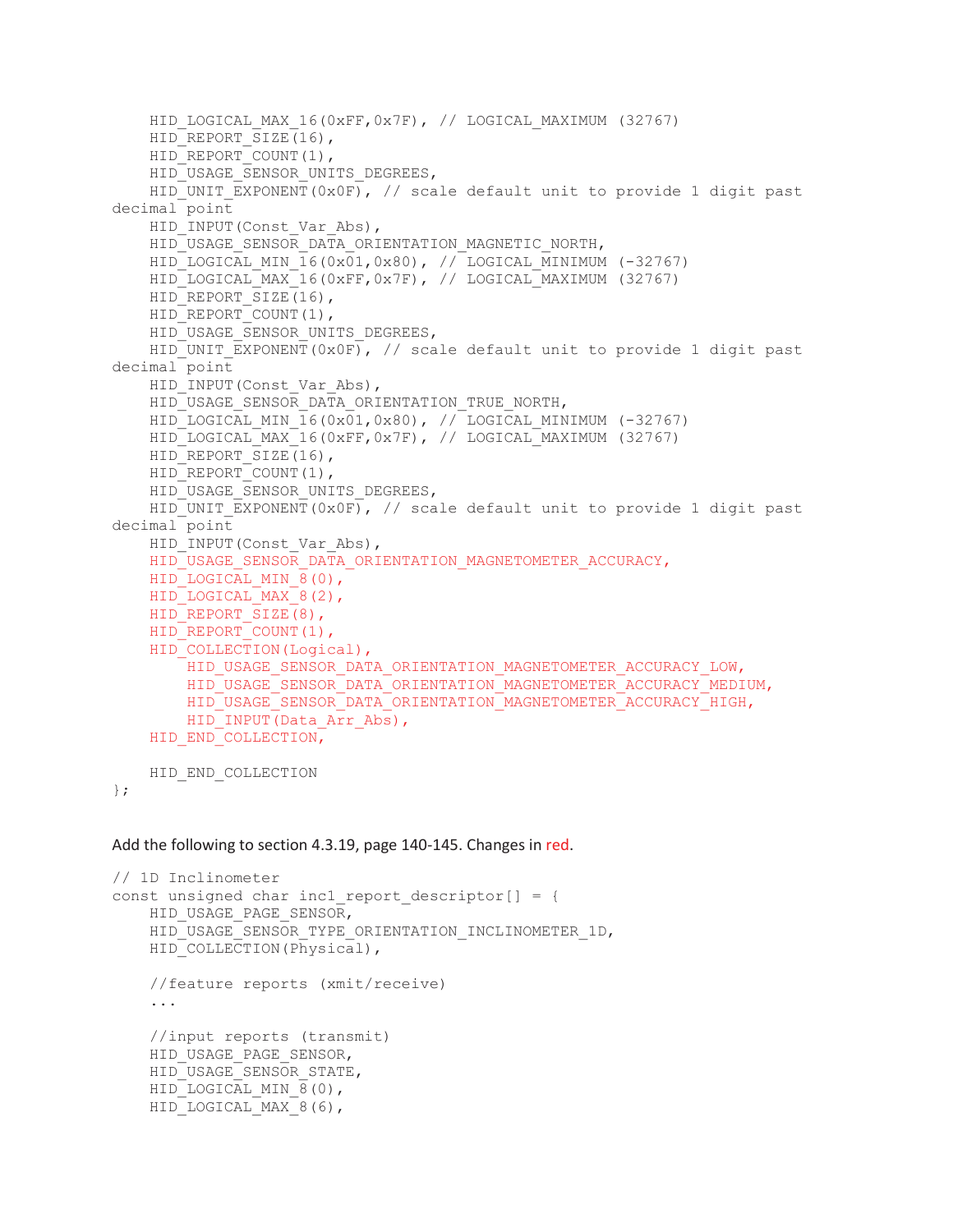```
HID_REPORT_SIZE(8),
    HID_REPORT_COUNT(1),
    HID COLLECTION(Logical),
        HID_USAGE_SENSOR_STATE_UNKNOWN,
        HID_USAGE_SENSOR_STATE_READY,
        HID_USAGE_SENSOR_STATE_NOT_AVAILABLE,
        HID_USAGE_SENSOR_STATE_NO_DATA,
        HID_USAGE_SENSOR_STATE_INITIALIZING,
         HID_USAGE_SENSOR_STATE_ACCESS_DENIED, 
         HID_USAGE_SENSOR_STATE_ERROR, 
    HID_INPUT(Const Arr Abs),
    HID_END_COLLECTION,
     HID_USAGE_SENSOR_EVENT, 
    HID LOGICAL MIN 8(0),
     HID_LOGICAL_MAX_8(16), 
    HID_REPORT_SIZE(8),
    HID_REPORT_COUNT(1),
    HID COLLECTION(Logical),
        HID_USAGE_SENSOR_EVENT_UNKNOWN,
        HID_USAGE_SENSOR_EVENT_STATE_CHANGED,
         HID_USAGE_SENSOR_EVENT_PROPERTY_CHANGED, 
         HID_USAGE_SENSOR_EVENT_DATA_UPDATED, 
        HID_USAGE_SENSOR_EVENT_POLL_RESPONSE,
        HID_USAGE_SENSOR_EVENT_CHANGE_SENSITIVITY,
        HID_USAGE_SENSOR_EVENT_MAX_REACHED,
        HID_USAGE_SENSOR_EVENT_MIN_REACHED,
        HID_USAGE_SENSOR_EVENT_HIGH_THRESHOLD_CROSS_UPWARD,
        HID_USAGE_SENSOR_EVENT_HIGH_THRESHOLD_CROSS_DOWNWARD,
        HID_USAGE_SENSOR_EVENT_LOW_THRESHOLD_CROSS_UPWARD,
         HID_USAGE_SENSOR_EVENT_LOW_THRESHOLD_CROSS_DOWNWARD, 
         HID_USAGE_SENSOR_EVENT_ZERO_THRESHOLD_CROSS_UPWARD, 
         HID_USAGE_SENSOR_EVENT_ZERO_THRESHOLD_CROSS_DOWNWARD, 
        HID_USAGE_SENSOR_EVENT_PERIOD_EXCEEDED,
        HID_USAGE_SENSOR_EVENT_FREQUENCY_EXCEEDED,
        HID_USAGE<sup>_</sup>SENSOR_EVENT_COMPLEX_TRIGGER,
        HID_INPUT(Const Arr Abs),
    HID_END_COLLECTION,
    HID_USAGE_SENSOR_DATA_ORIENTATION_TILT_X,
    HID LOGICAL MIN \overline{16(0x01,0x80)}, // LOGICAL MINIMUM (-32767)
    HID LOGICAL MAX 16(0xFF,0x7F), // LOGICAL MAXIMUM (32767)
    HID_REPORT_SIZE(16),
    HID_REPORT_COUNT(1),
    HID_USAGE_SENSOR_UNITS_DEGREES,
    HID UNIT EXPONENT(0x0E), // scale default unit to provide 2 digits past
decimal point 
    HID_INPUT(Const_Var_Abs),
    HID_USAGE_SENSOR_DATA_ORIENTATION_MAGNETOMETER_ACCURACY,
    HID_LOGICAL_MIN_8(0),
     HID_LOGICAL_MAX_8(2), 
    HID_REPORT_SIZE(8),
    HID_REPORT_COUNT(1),
    HID COLLECTION(Logical),
        HID_USAGE_SENSOR_DATA_ORIENTATION_MAGNETOMETER_ACCURACY_LOW,
        HID_USAGE_SENSOR_DATA_ORIENTATION_MAGNETOMETER_ACCURACY_MEDIUM,
        HID_USAGE_SENSOR_DATA_ORIENTATION_MAGNETOMETER_ACCURACY_HIGH,
        HID_INPUT(Data_Arr_Abs),
    HID_END_COLLECTION,
```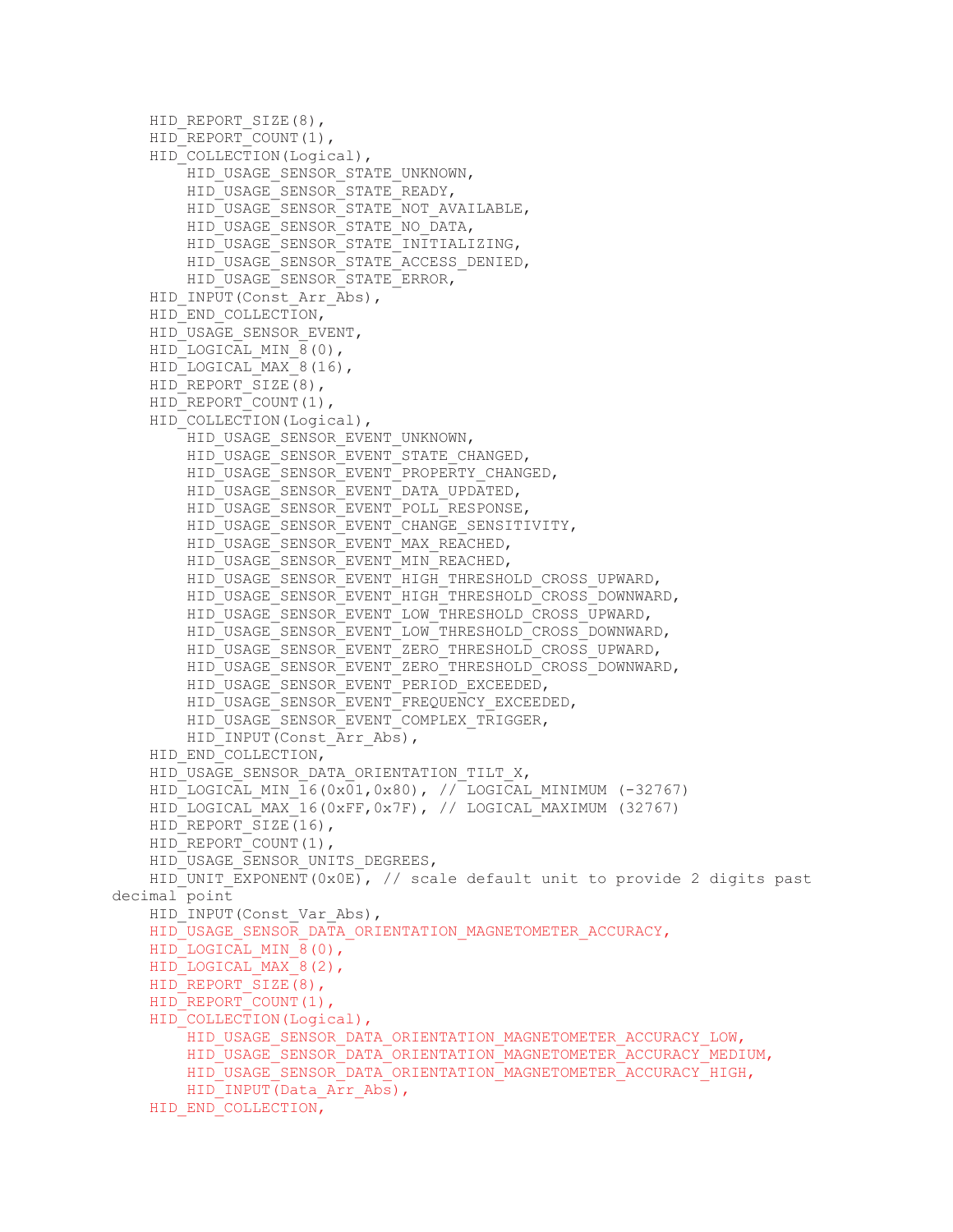```
 HID_END_COLLECTION 
}; 
// 2D Inclinometer 
const unsigned char inc2 report descriptor [] = {
    HID_USAGE_PAGE_SENSOR,
    HID_USAGE_SENSOR_TYPE_ORIENTATION_INCLINOMETER_2D,
    HID COLLECTION(Physical),
     //feature reports (xmit/receive) 
     ... 
     //input reports (transmit) 
    HID_USAGE_PAGE_SENSOR,
    HID_USAGE_SENSOR_STATE,
    HID LOGICAL MIN 8(0),
    HID LOGICAL MAX 8(6),
    HID_REPORT_SIZE(8),
    HID_REPORT_COUNT(1),
    HID COLLECTION(Logical),
        HID_USAGE_SENSOR_STATE_UNKNOWN,
         HID_USAGE_SENSOR_STATE_READY, 
         HID_USAGE_SENSOR_STATE_NOT_AVAILABLE, 
        HID_USAGE_SENSOR_STATE_NO_DATA,
        HID_USAGE_SENSOR_STATE_INITIALIZING,
        HID_USAGE_SENSOR_STATE_ACCESS_DENIED,
        HID_USAGE_SENSOR_STATE_ERROR,
        HID_INPUT(Const Arr Abs),
    HID_END_COLLECTION,
     HID_USAGE_SENSOR_EVENT, 
    HID LOGICAL MIN 8(0),
    HID LOGICAL MAX 8(16),
    HID_REPORT_SIZE(8),
    HID_REPORT_COUNT(1),
    HID_COLLECTION(Logical),
        HID_USAGE_SENSOR_EVENT_UNKNOWN,
        HID_USAGE_SENSOR_EVENT_STATE_CHANGED,
         HID_USAGE_SENSOR_EVENT_PROPERTY_CHANGED, 
        HID_USAGE_SENSOR_EVENT_DATA_UPDATED,
        HID_USAGE_SENSOR_EVENT_POLL_RESPONSE,
        HID_USAGE_SENSOR_EVENT_CHANGE_SENSITIVITY,
         HID_USAGE_SENSOR_EVENT_MAX_REACHED, 
        HID_USAGE_SENSOR_EVENT_MIN_REACHED,
        HID_USAGE_SENSOR_EVENT_HIGH_THRESHOLD_CROSS_UPWARD,
        HID_USAGE_SENSOR_EVENT_HIGH_THRESHOLD_CROSS_DOWNWARD,
        HID USAGE SENSOR EVENT LOW THRESHOLD CROSS UPWARD,
        HID_USAGE_SENSOR_EVENT_LOW_THRESHOLD_CROSS_DOWNWARD,
        HID_USAGE_SENSOR_EVENT_ZERO_THRESHOLD_CROSS_UPWARD,
         HID_USAGE_SENSOR_EVENT_ZERO_THRESHOLD_CROSS_DOWNWARD, 
        HID_USAGE_SENSOR_EVENT_PERIOD_EXCEEDED,
        HID_USAGE_SENSOR_EVENT_FREQUENCY_EXCEEDED,
        HID_USAGE_SENSOR_EVENT_COMPLEX_TRIGGER,
        HID_INPUT(Const Arr Abs),
    HID_END_COLLECTION,
    HID_USAGE_SENSOR_DATA_ORIENTATION_TILT_X,
    HID LOGICAL MIN \overline{16}(0x\overline{01},0x80), // LOGICAL MINIMUM (-32767)
```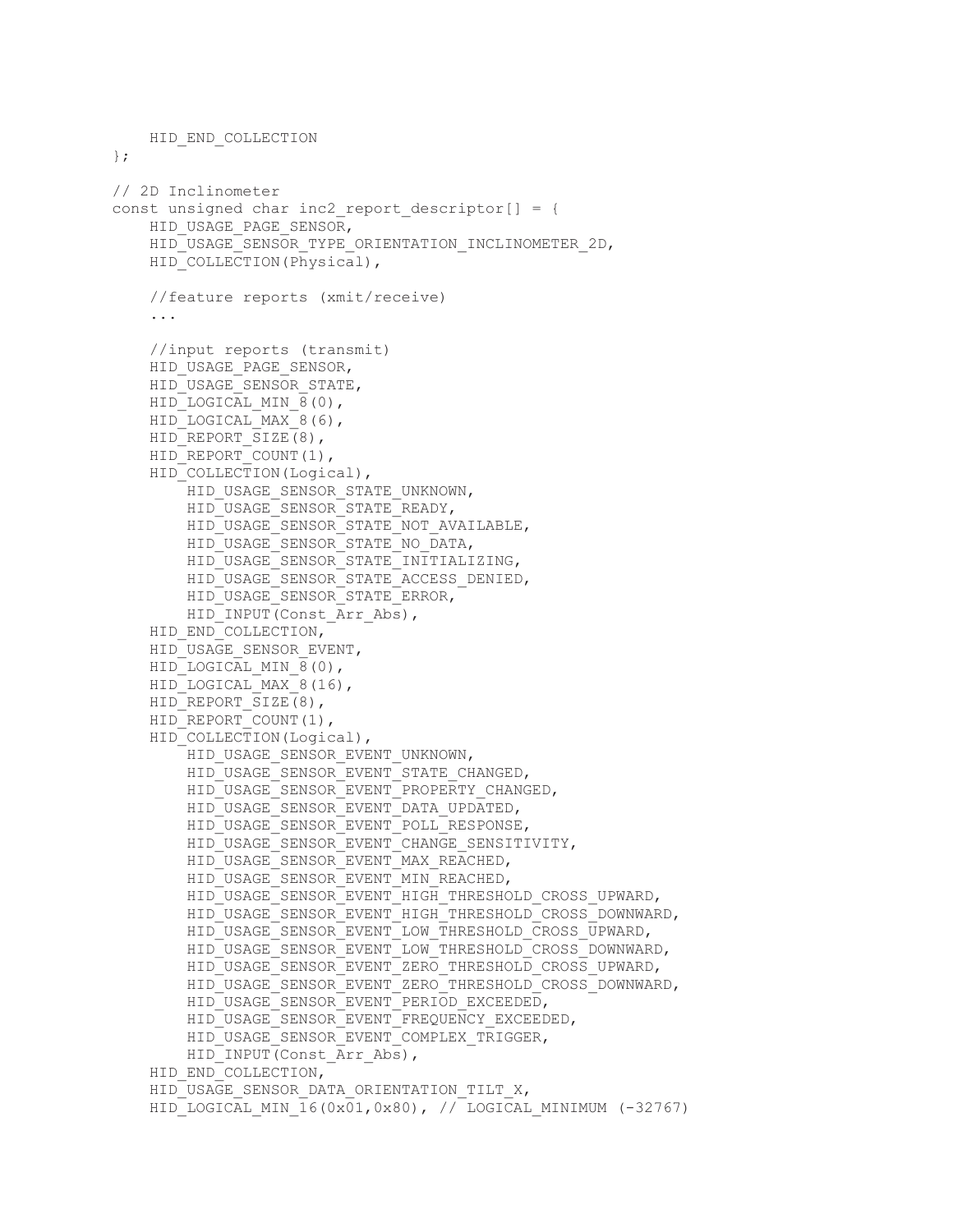```
HID LOGICAL MAX 16(0xFF,0x7F), // LOGICAL MAXIMUM (32767)
    HID_REPORT_SIZE(16),
    HID_REPORT_COUNT(1),
    HID_USAGE_SENSOR_UNITS_DEGREES,
    HID UNIT EXPONENT(0x0E), // scale default unit to provide 2 digits past
decimal point 
    HID_INPUT(Const_Var_Abs),
    HID_USAGE_SENSOR_DATA_ORIENTATION_TILT_Y,
    HID-LOGICAL MIN \overline{16}(0x\overline{01},0x80), // LOGICAL MINIMUM (-32767)
    HID_LOGICAL_MAX_16(0xFF,0x7F), // LOGICAL_MAXIMUM (32767)
    HID_REPORT_SIZE(16),
    HID_REPORT_COUNT(1),
    HID_USAGE_SENSOR_UNITS_DEGREES,
    HID UNIT EXPONENT(0x0E), // scale default unit to provide 2 digits past
decimal point 
    HID_INPUT(Const_Var_Abs),
    HID_USAGE_SENSOR_DATA_ORIENTATION_MAGNETOMETER_ACCURACY,
    HID LOGICAL MIN 8(0),
    HID LOGICAL MAX 8(2),
    HID_REPORT_SIZE(8),
    HID_REPORT_COUNT(1),
    HID COLLECTION(Logical),
        HID_USAGE_SENSOR_DATA_ORIENTATION_MAGNETOMETER_ACCURACY_LOW,
         HID_USAGE_SENSOR_DATA_ORIENTATION_MAGNETOMETER_ACCURACY_MEDIUM, 
        HID_USAGE_SENSOR_DATA_ORIENTATION_MAGNETOMETER_ACCURACY_HIGH,
        HID_INPUT(Data_Arr_Abs),
    HID_END_COLLECTION,
     HID_END_COLLECTION 
}; 
// 3D Inclinometer 
const unsigned char inc3 report descriptor[] = {
    HID_USAGE_PAGE_SENSOR,
    HID_USAGE_SENSOR_TYPE_ORIENTATION_INCLINOMETER_3D,
    HID COLLECTION(Physical),
     //feature reports (xmit/receive) 
     ... 
     //input reports (transmit) 
    HID_USAGE_PAGE_SENSOR,
     HID_USAGE_SENSOR_STATE, 
    HID LOGICAL MIN 8(0),
    HID LOGICAL MAX 8(6),
    HID_REPORT_SIZE(8),
    HID_REPORT_COUNT(1),
    HID_COLLECTION(Logical),
        HID_USAGE_SENSOR_STATE_UNKNOWN,
         HID_USAGE_SENSOR_STATE_READY, 
         HID_USAGE_SENSOR_STATE_NOT_AVAILABLE, 
        HID_USAGE_SENSOR_STATE_NO_DATA,
        HID_USAGE_SENSOR_STATE_INITIALIZING,
        HID_USAGE_SENSOR_STATE_ACCESS_DENIED,
        HID_USAGE_SENSOR_STATE_ERROR,
        HID_INPUT(Const_Arr_Abs),
    HID_END_COLLECTION,
```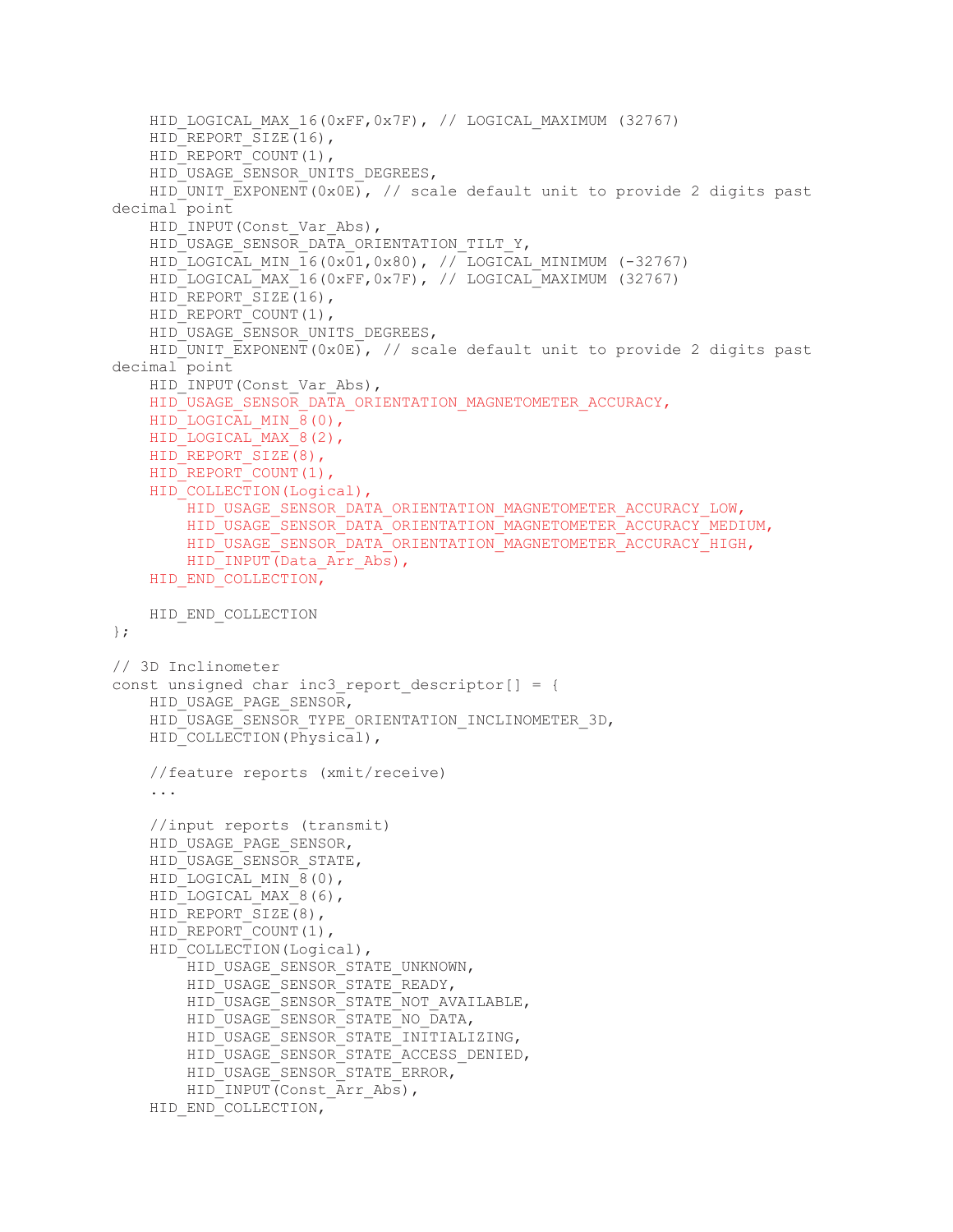```
HID_USAGE_SENSOR_EVENT,
    HID LOGICAL MIN \overline{8}(0),
    HID LOGICAL MAX 8(16),
    HID_REPORT_SIZE(8),
    HID_REPORT_COUNT(1),
    HID COLLECTION(Logical),
        HID_USAGE_SENSOR_EVENT_UNKNOWN,
        HID_USAGE_SENSOR_EVENT_STATE_CHANGED,
        HID_USAGE_SENSOR_EVENT_PROPERTY_CHANGED,
        HID_USAGE_SENSOR_EVENT_DATA_UPDATED,
         HID_USAGE_SENSOR_EVENT_POLL_RESPONSE, 
         HID_USAGE_SENSOR_EVENT_CHANGE_SENSITIVITY, 
        HID_USAGE_SENSOR_EVENT_MAX_REACHED,
         HID_USAGE_SENSOR_EVENT_MIN_REACHED, 
        HID_USAGE_SENSOR_EVENT_HIGH_THRESHOLD_CROSS_UPWARD,
         HID_USAGE_SENSOR_EVENT_HIGH_THRESHOLD_CROSS_DOWNWARD, 
         HID_USAGE_SENSOR_EVENT_LOW_THRESHOLD_CROSS_UPWARD, 
         HID_USAGE_SENSOR_EVENT_LOW_THRESHOLD_CROSS_DOWNWARD, 
        HID_USAGE_SENSOR_EVENT_ZERO_THRESHOLD_CROSS_UPWARD,
         HID_USAGE_SENSOR_EVENT_ZERO_THRESHOLD_CROSS_DOWNWARD, 
        HID_USAGE_SENSOR_EVENT_PERIOD_EXCEEDED,
        HID_USAGE_SENSOR_EVENT_FREQUENCY_EXCEEDED,
         HID_USAGE_SENSOR_EVENT_COMPLEX_TRIGGER, 
        HID_INPUT(Const Arr Abs),
    HID_END_COLLECTION,
    HID_USAGE_SENSOR_DATA_ORIENTATION_TILT_X,
    HID LOGICAL MIN 16(0x01,0x80), // LOGICAL MINIMUM (-32767)
    HID LOGICAL MAX 16(0xFF,0x7F), // LOGICAL_MAXIMUM (32767)
    HID_REPORT_SIZE(16),
    HID_REPORT_COUNT(1),
    HID_USAGE_SENSOR_UNITS_DEGREES,
    HID UNIT EXPONENT(0x0E), // scale default unit to provide 2 digits past
decimal point 
    HID_INPUT(Const_Var_Abs),
    HID_USAGE_SENSOR_DATA_ORIENTATION_TILT_Y,
    HID LOGICAL MIN \overline{16} (0x01,0x80), // LOGICAL MINIMUM (-32767)
     HID_LOGICAL_MAX_16(0xFF,0x7F), // LOGICAL_MAXIMUM (32767) 
    HID_REPORT_SIZE(16),
    HID_REPORT_COUNT(1),
    HID_USAGE_SENSOR_UNITS_DEGREES,
    HID UNIT EXPONENT(0x0E), // scale default unit to provide 2 digits past
decimal point 
    HID_INPUT(Const_Var_Abs),
    HID_USAGE_SENSOR_DATA_ORIENTATION_TILT_Z,
    HID LOGICAL MIN 16(0x01,0x80), // LOGICAL MINIMUM (-32767)
    HID LOGICAL MAX 16(0xFF,0x7F), // LOGICAL MAXIMUM (32767)
    HID_REPORT_SIZE(16),
    HID_REPORT_COUNT(1),
    HID_USAGE_SENSOR_UNITS_DEGREES,
    HID UNIT EXPONENT(0x0E), // scale default unit to provide 2 digits past
decimal point 
    HID_INPUT(Const_Var_Abs),
    HID_USAGE_SENSOR_DATA_ORIENTATION_MAGNETOMETER_ACCURACY,
    HID LOGICAL MIN 8(0),
    HID LOGICAL MAX 8(2),
    HID_REPORT_SIZE(8),
    HID_REPORT_COUNT(1),
```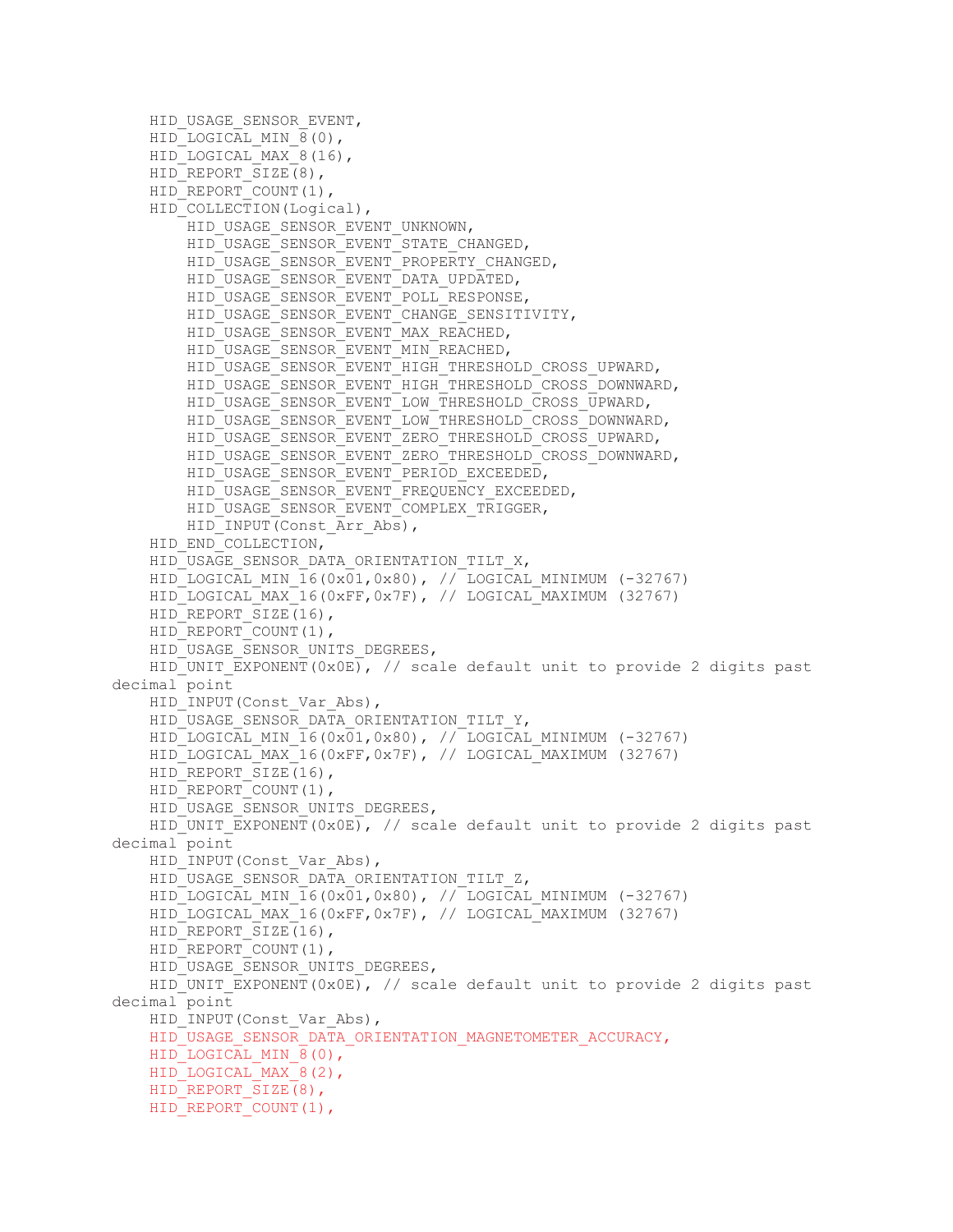```
HID_COLLECTION(Logical),
    .<br>HID_USAGE_SENSOR_DATA_ORIENTATION_MAGNETOMETER_ACCURACY_LOW,
    HID_USAGE_SENSOR_DATA_ORIENTATION_MAGNETOMETER_ACCURACY_MEDIUM,
    HID_USAGE_SENSOR_DATA_ORIENTATION_MAGNETOMETER_ACCURACY_HIGH,
    HID_INPUT(Data_Arr_Abs),
HID_END_COLLECTION,
HID END COLLECTION
```
};

Add the following to section 4.3.21, page 149-151. Changes in red.

```
// Device Orientation sensor 
const unsigned char devor report descriptor [ = {
    HID_USAGE_PAGE_SENSOR,
    HID USAGE SENSOR TYPE ORIENTATION DEVICE ORIENTATION,
    HID COLLECTION(Physical),
     //feature reports (xmit/receive) 
     ... 
     //input reports (transmit) 
     HID_USAGE_PAGE_SENSOR, 
    HID_USAGE_SENSOR_STATE,
    HID LOGICAL MIN \overline{8}(0),
    HID LOGICAL MAX 8(6),
    HID_REPORT_SIZE(8),
    HID_REPORT_COUNT(1),
    HID_COLLECTION(Logical),
        HID_USAGE_SENSOR_STATE_UNKNOWN,
         HID_USAGE_SENSOR_STATE_READY, 
        HID_USAGE_SENSOR_STATE_NOT_AVAILABLE,
        HID_USAGE_SENSOR_STATE_NO_DATA,
         HID_USAGE_SENSOR_STATE_INITIALIZING, 
         HID_USAGE_SENSOR_STATE_ACCESS_DENIED, 
         HID_USAGE_SENSOR_STATE_ERROR, 
        HID_INPUT(Const Arr Abs),
    HID_END_COLLECTION,
     HID_USAGE_SENSOR_EVENT, 
    HID LOGICAL MIN 8(0),
    HID LOGICAL MAX 8(16),
    HID_REPORT_SIZE(8),
    HID_REPORT_COUNT(1),
    HID_COLLECTION(Logical),
        HID_USAGE_SENSOR_EVENT_UNKNOWN,
        HID_USAGE_SENSOR_EVENT_STATE_CHANGED,
        HID_USAGE_SENSOR_EVENT_PROPERTY_CHANGED,
        HID_USAGE_SENSOR_EVENT_DATA_UPDATED,
        HID_USAGE_SENSOR_EVENT_POLL_RESPONSE,
        HID_USAGE_SENSOR_EVENT_CHANGE_SENSITIVITY,
        HID_USAGE_SENSOR_EVENT_MAX_REACHED,
        HID_USAGE_SENSOR_EVENT_MIN_REACHED,
        HID_USAGE_SENSOR_EVENT_HIGH_THRESHOLD_CROSS_UPWARD,
         HID_USAGE_SENSOR_EVENT_HIGH_THRESHOLD_CROSS_DOWNWARD, 
         HID_USAGE_SENSOR_EVENT_LOW_THRESHOLD_CROSS_UPWARD,
```